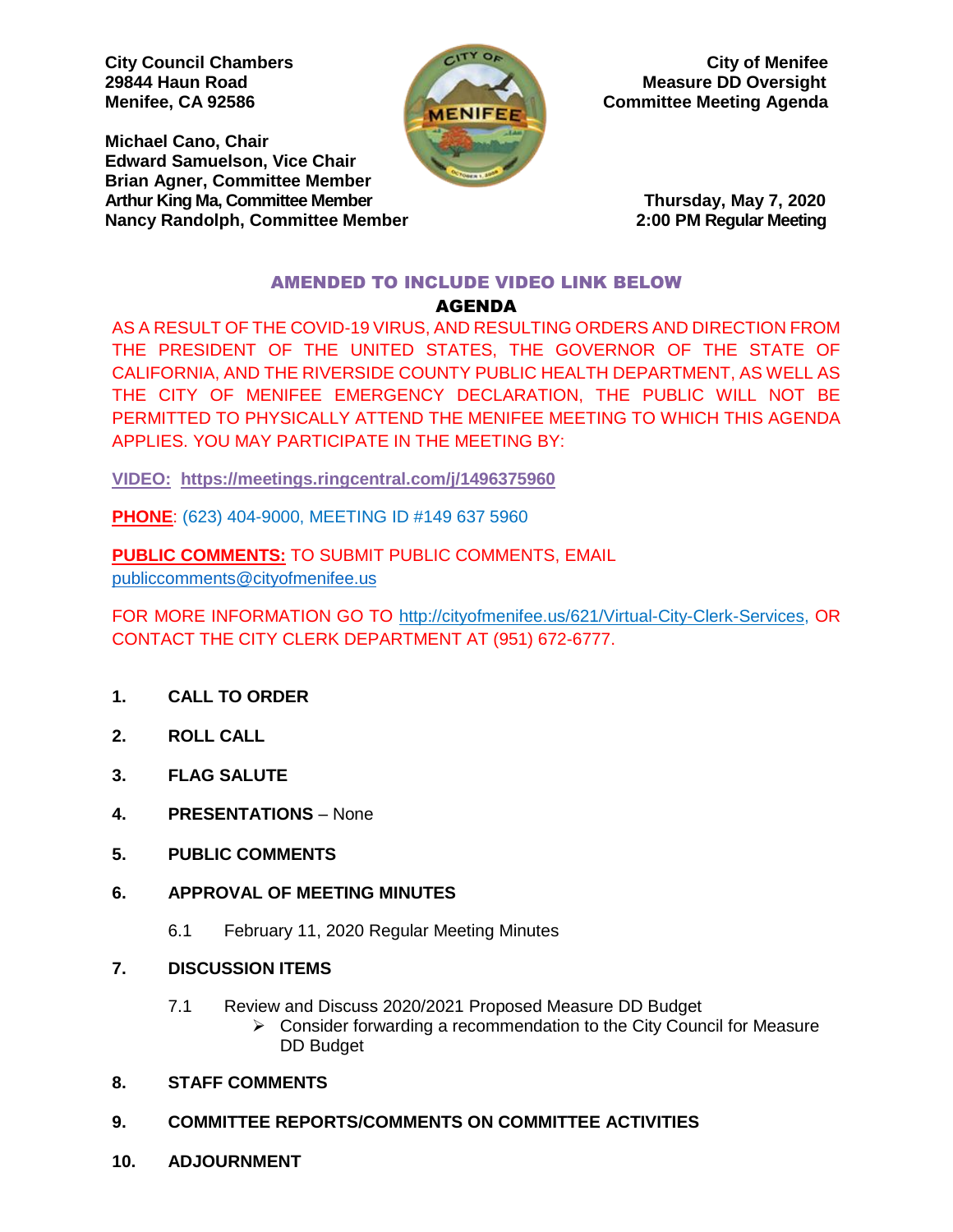#### *Decorum Policy Notes*

*Please use a speaker request form when you wish to address the Committee. The Committee anticipates and encourages public participation at its Committee meetings, both on agenda items and during the public comments period. Please use respect by not having your cell phones on, refrain from talking in the audience or outbursts that may be disruptive. While we encourage participation, we ask there be a mutual respect for the proceedings.*

#### *Agenda Materials*

*Materials related to an item on this Agenda, including those submitted to the Committee after distribution of the agenda packet, are available for public inspection by contacting Mandy Stephens, at (951) 723-3776 during normal business hours.* 

#### *Compliance with the Americans with Disabilities Act*

*If you need special assistance to participate in this meeting, you should contact Stephanie Roseen, Deputy City Clerk, at (951) 723-3710. Notification 72 hours prior to the meeting will enable the City to make reasonable arrangements to assure accessibility to this meeting.*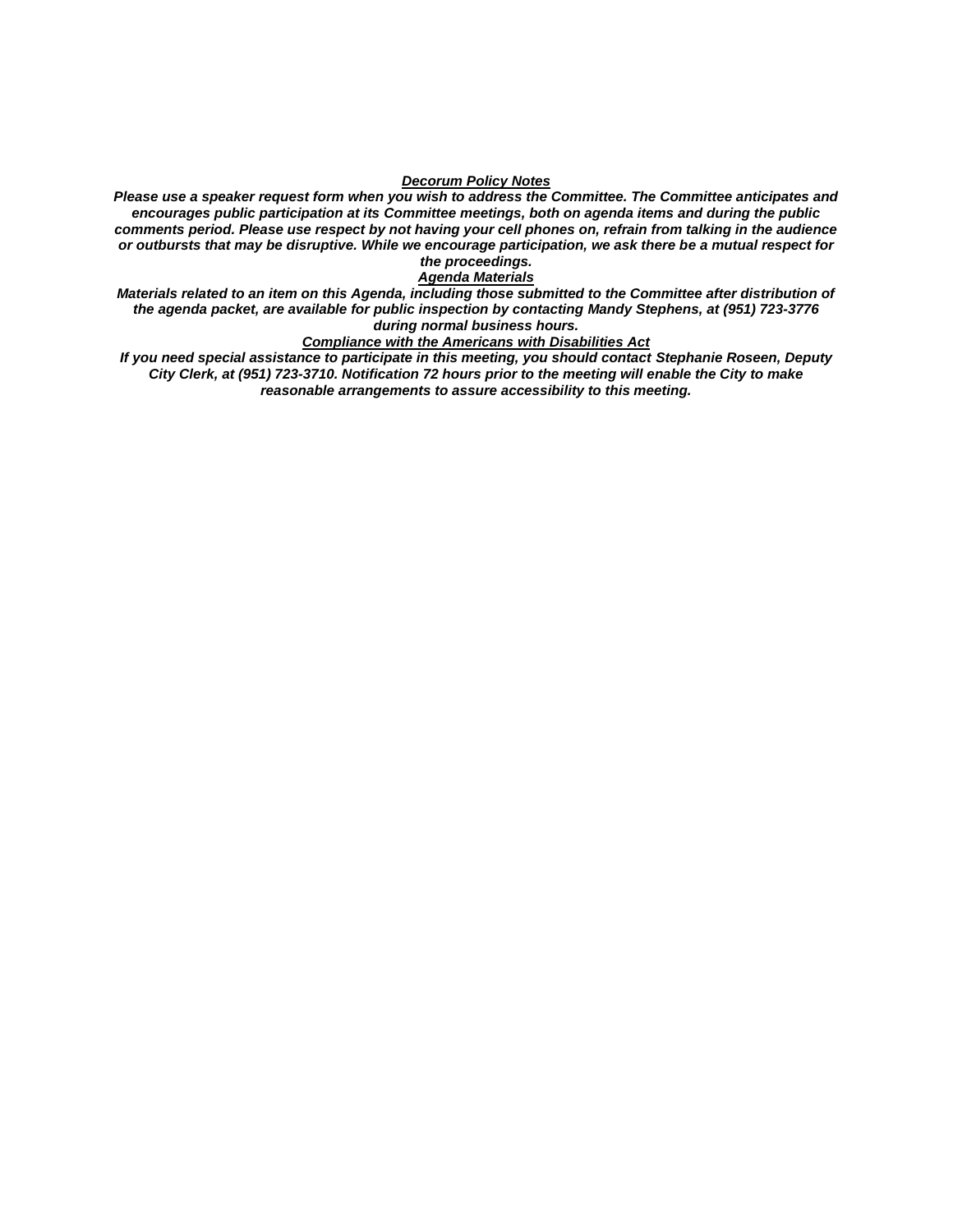**City Hall Council Chambers 29844 Haun Road Menifee, CA 92586** 

**Michael Cano, Chair Edward Samuelson, Vice Chair Brian Agner, Committee Member** Arthur King Ma, Committee Member **Tuesday, February 11, 2020** Nancy Randolph, Committee Member 1:00 PM Regular Meeting



**City of Menifee Measure DD Oversight Committee Meeting Minutes**

### **Minutes**

# **1. CALL TO ORDER**

Chair Michael Cano called the meeting to order at 1:01 p.m.

# **2. ROLL CALL**

Executive Assistant Mandy Stephens called roll. Present were: Brian Agner, Arthur King Ma, Nancy Randolph, Edward Samuelson and Michael Cano.

## **3. FLAG SALUTE**

Chair Cano led the flag salute.

## **4. PRESENTATIONS**

There were no presentations.

# **5. PUBLIC COMMENTS**

There were no public comments.

## **6. APPROVAL OF MEETING MINUTES**

6.1 May 13, 2019 Regular Meeting Minutes

The minutes were approved unanimously; however, Committee Member Ma noted that he only intended to vote no on the fire engine equipment purchase, and for approval of the rest of the proposed FY 2019/2020 Measure DD Budget.

## **7. DISCUSSION ITEMS**

- 7.1 Annual Committee Reorganization
	- Appoint Committee Chair, Vice Chair for 2020 pursuant to Resolution 17-593

Vice Chair Samuelson nominated Michael Cano for Chair. Committee Member Agner seconded the motion. The motion passed unanimously. Chair Cano nominated Edward Samuelson for Vice Chair. Committee Member Ma seconded the motion. The motion passed unanimously.

7.2 Review and Discuss Mid-Year Measure DD Revenue, Expenditures, and Projects to Date

Assistant City Manager Jeff Wyman introduced the PowerPoint presentation for the fiscal year 2019/2020 mid-year budget. Deputy Finance Director Wendy